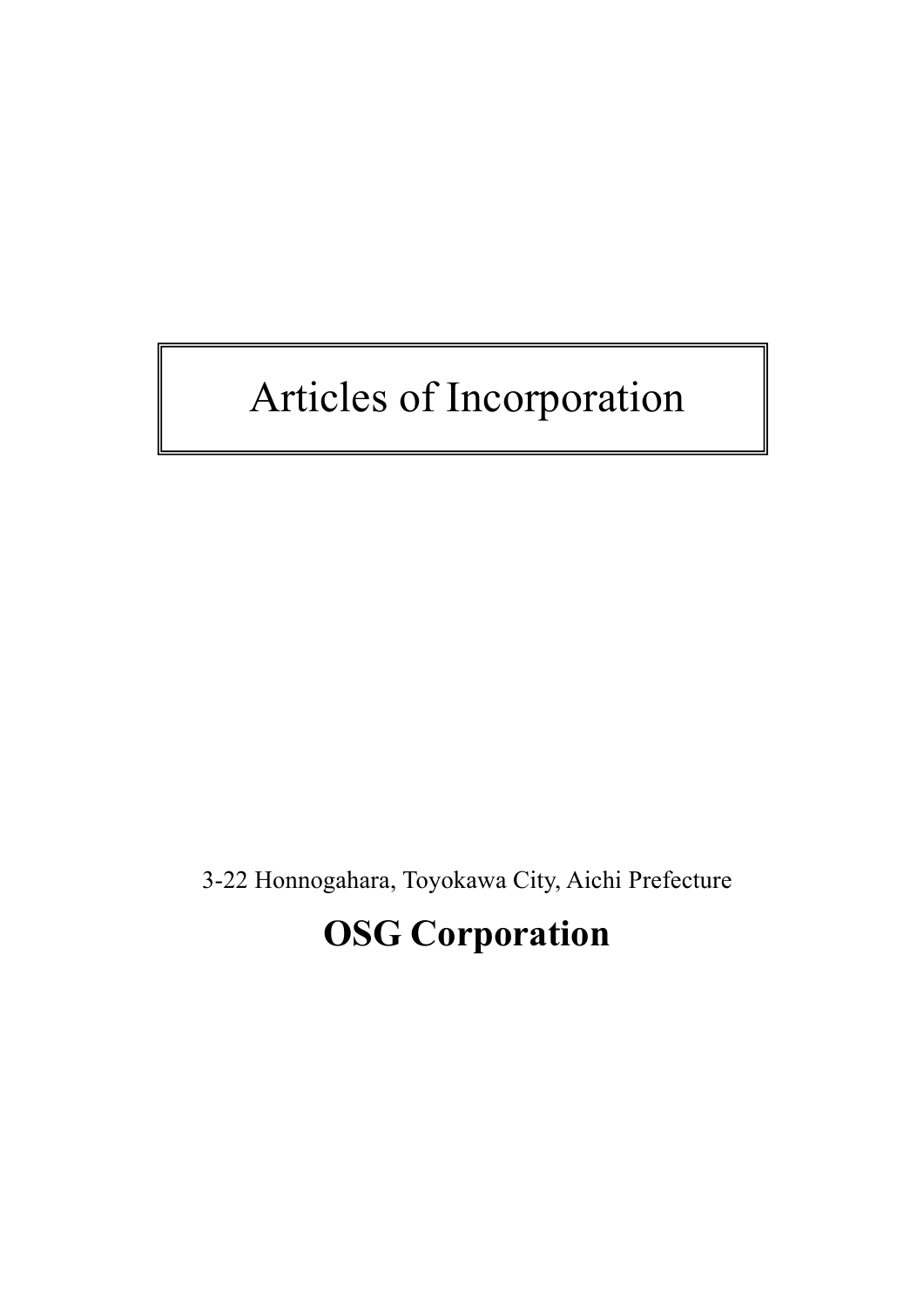## **Articles of Incorporation of OSG Corporation**

### **CHAPTER I. GENERAL PROVISIONS**

#### **(Trade Name)**

**Article 1.** The trade name of the Company shall be "OSG Kabushiki Kaisha," and "OSG Corporation" in English.

#### **(Purpose)**

- **Article 2.** The purpose of the Company shall be to engage in the following businesses:
	- (1) Manufacture, sales, export and import for the sales of the following items, as well as mediation and lease thereof;
		- (a) Various tools for machinery such as cutting tools, medical devices and gauges, and related parts
		- (b) Various machine tools and equipment, and related parts
		- (c) Steel materials and related parts
		- (d) Screw products and related parts
		- (e) Various bearings and related parts
	- (2) Sales and purchase, lease, management, agency, and brokerage of real estate;
	- (3) Development, acquisition, preservation, utilization, brokerage, and sales of industrial property rights, intangible property rights to tool manufacturing technology and computer software;
	- (4) Holding, sales, and purchase of, and investment in, securities;
	- (5) Generation and sales of solar power; and
	- (6) Any and all businesses incidental to the preceding items.

#### **(Location of Head Office)**

**Article 3.** The head office of the Company shall be located in Toyokawa City, Aichi Prefecture.

#### **(Organs)**

- **Article 4.** The Company shall have the following organs in addition to the Shareholders' Meeting and Directors:
	- (1) Board of Directors;
	- (2) Audit & Supervisory Committee; and
	- (3) Accounting Auditor.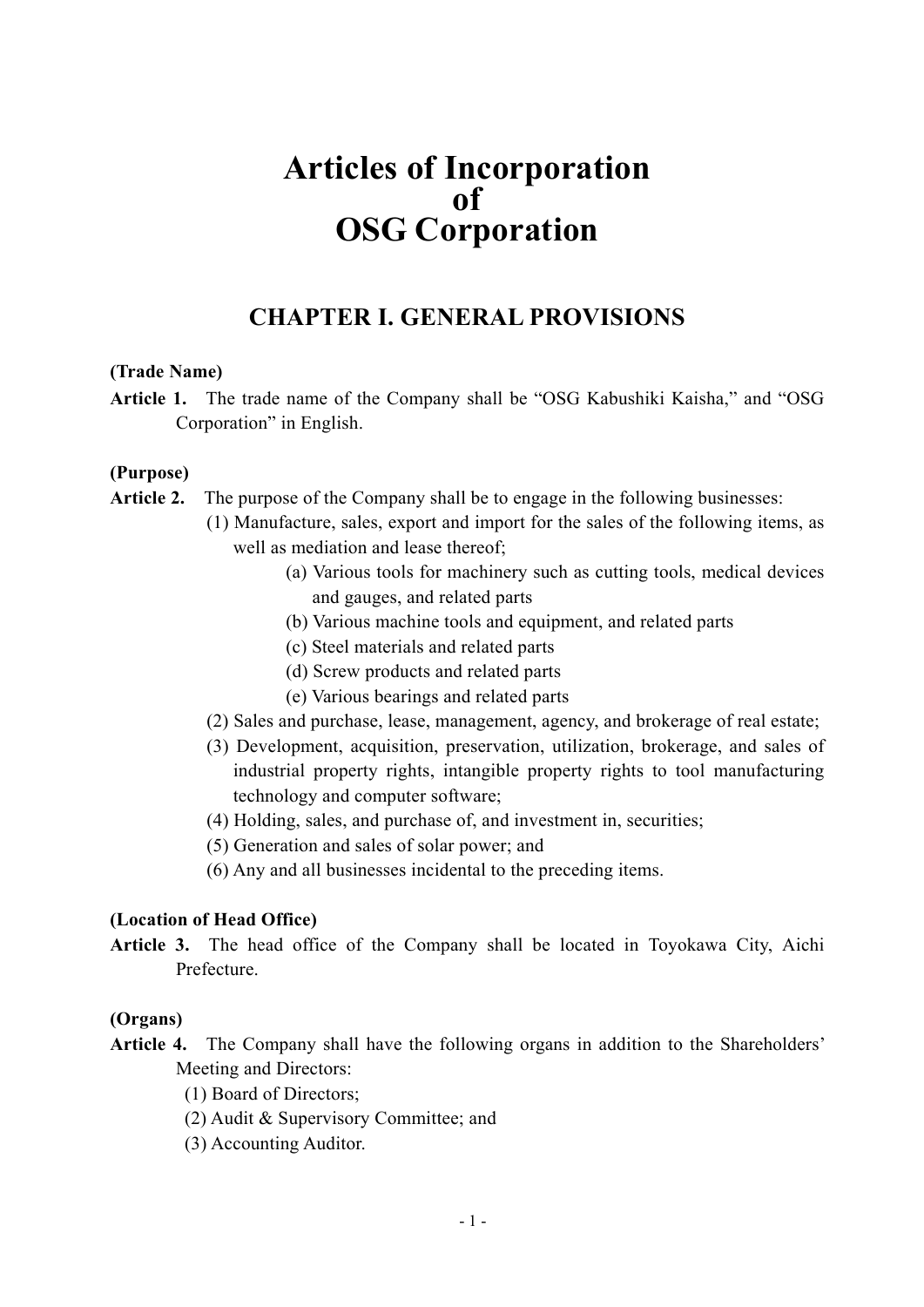#### **(Method of Public Notice)**

**Article 5.** Public notices of the Company shall be electronic public notices; provided, however, that if accidents or other unavoidable reasons prevent the Company from issuing public notices electronically, they shall be published in the *Nihon Keizai Shimbun*.

## **CHAPTER II. SHARES**

#### **(Authorized Number of Shares)**

**Article 6.** The total number of shares the Company is authorized to issue shall be two hundred million (200,000,000).

#### **(Acquisition of the Company's Own Shares)**

**Article 7.** The Company may, by resolution of the Board of Directors, acquire the Company's own shares pursuant to Article 165, Paragraph 2 of the Companies Act.

#### **(Number of Shares Constituting One Share Unit)**

Article 8. The number of shares constituting one share unit of the Company shall be one hundred (100).

#### **(Rights with Respect to Shares Less Than One Share Unit)**

- **Article 9.** A shareholder holding shares in a number less than one share unit of the Company may not exercise rights other than those specified in the following with respect to the shares less than one share unit the shareholder holds:
	- (1) The rights specified in the items of Article 189, Paragraph 2 of the Companies Act;
	- (2) The right to make demands as set forth in Article 166, Paragraph 1 of the Companies Act; and
	- (3) The right to receive shares for subscription or share options for subscription in proportion to the number of shares held by the shareholder.

#### **(Share Handling Regulations)**

**Article 10.** The handling of and charges for handling of shares of the Company shall be governed by, in addition to laws and ordinances or these Articles of Incorporation, the Share Handling Regulations established by the Board of Directors.

#### **(Shareholder Registry Administrator)**

**Article 11.** The Company shall have a shareholder registry administrator for the shares of the Company.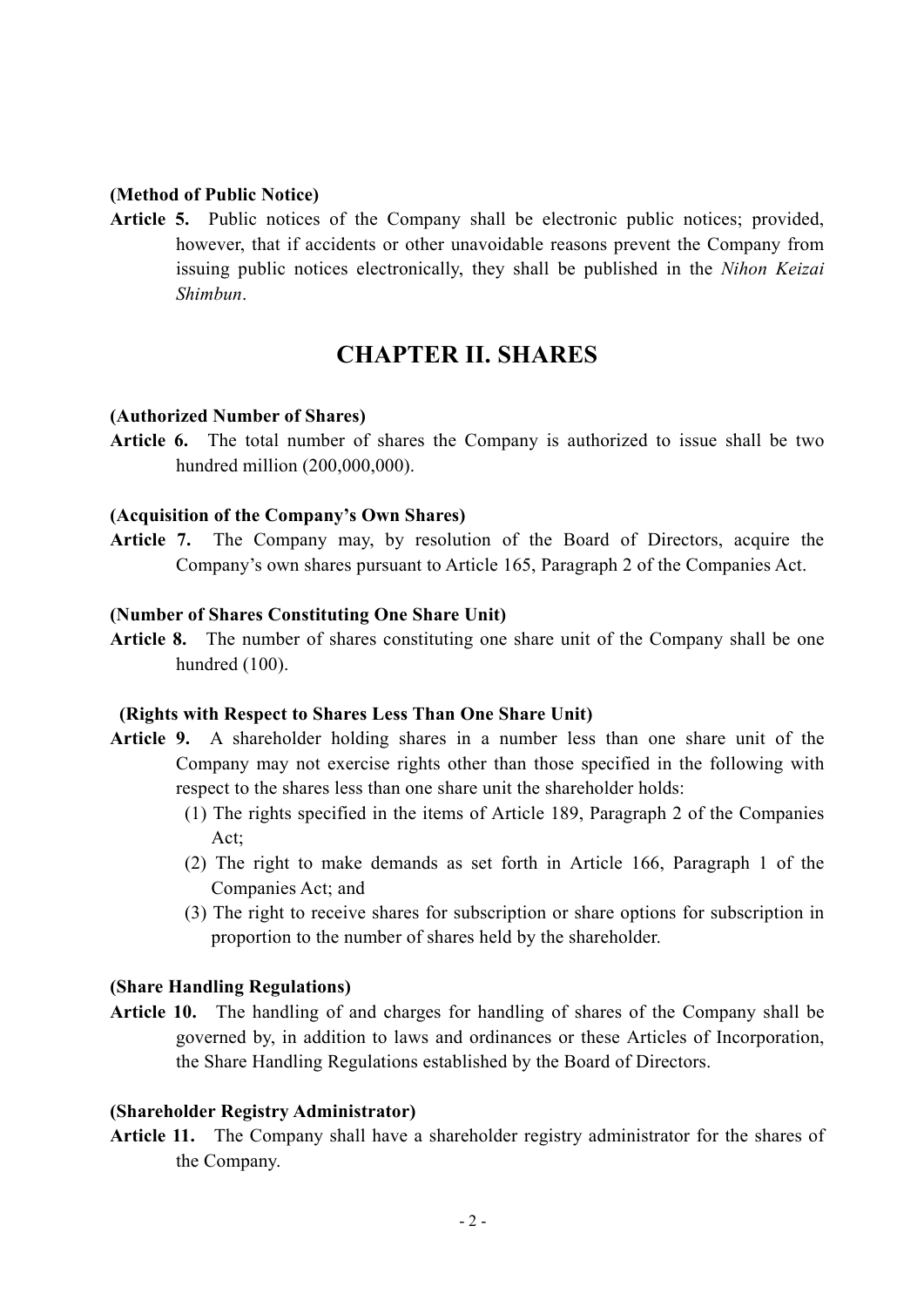- 2. The shareholder registry administrator and its business office shall be designated by resolution of the Board of Directors.
- 3. Preparation and retention of the shareholder registry and the registry of share options of the Company and any other business with respect to the shareholder registry and the registry of share options shall be entrusted to the shareholder registry administrator and shall not be handled by the Company.

## **CHAPTER III. SHAREHOLDERS' MEETING**

#### **(Convocation of the Shareholders' Meeting)**

- **Article 12.** An Ordinary Shareholders' Meeting of the Company shall be convened in February of each year and an Extraordinary Shareholders' Meeting shall be convened whenever necessary.
	- 2. A Shareholders' Meeting shall be convened in a venue where the head office is located, or in Shinshiro City, Aichi Prefecture, or in adjacent area.

#### **(Record Date for the Ordinary Shareholders' Meeting)**

**Article 13.** The record date for voting rights exercisable at an Ordinary Shareholders' Meeting of the Company shall be November 30 of each year.

#### **(Person to Convene the Shareholders' Meeting and Chairperson)**

- **Article 14.** The Chairman of the Board of Directors shall convene a Shareholders' Meeting and act as the chairperson thereof.
	- 2. When the position of Chairman of the Board of Directors is vacant or the Chairman of the Board of Directors is unable to act, the President shall convene a Shareholders' Meeting and act as the chairperson thereof. If the President is unable to act, another Director, determined in accordance with an order of priority previously resolved by the Board of Directors, shall convene the Shareholders' Meeting and act as the chairperson thereof.

#### **(Method for Adopting Resolutions of the Shareholders' Meeting)**

- **Article 15.** Unless otherwise provided by laws and ordinances or these Articles of Incorporation, resolutions of a Shareholders' Meeting shall be adopted by a majority of votes of the shareholders in attendance entitled to exercise voting rights.
	- 2. Resolutions provided in Article 309, Paragraph 2 of the Companies Act shall be adopted by two-thirds (2/3) or more of the votes of shareholders in attendance who hold one-third (1/3) or more of the voting rights of shareholders entitled to exercise voting rights.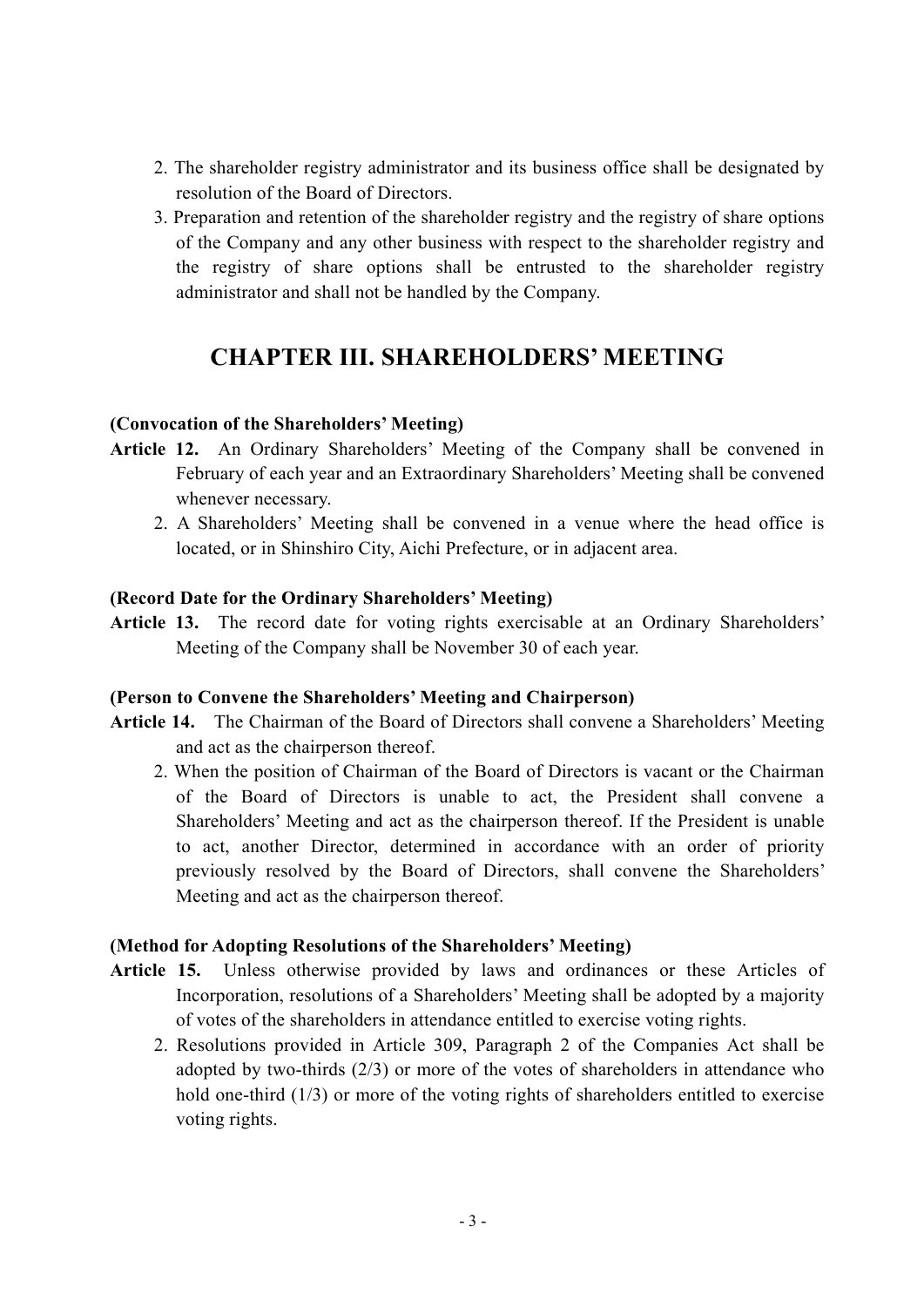#### **(Exercise of Voting Rights by Proxy)**

- **Article 16.** A shareholder may exercise his/her voting rights by authorizing one (1) other shareholder with voting rights to act as his/her proxy.
	- 2. A shareholder or his/her proxy shall submit to the Company a document evidencing the authority of the proxy for each Shareholders' Meeting.

#### **(Minutes)**

**Article 17.** The substance of the proceedings and the results of a Shareholders' Meeting and any other matters set forth in laws and ordinances shall be entered or recorded in the minutes.

#### **(Disclosure of Reference Documents, etc. for the Shareholders' Meeting via the Internet and Deemed Provision)**

**Article 18.** The Company may, when convening a Shareholders' Meeting, use the Internet to disclose information to shareholders relating to matters to be stated or presented in the Reference Documents for the Shareholders' Meeting, Business Report, Non-consolidated Financial Statements, and Consolidated Financial Statements, in accordance with the provisions provided in the Ordinance of the Ministry of Justice, and such disclosure shall be deemed to be provision of information to shareholders.

## **CHAPTER IV. DIRECTORS AND BOARD OF DIRECTORS**

#### **(Number of Directors)**

- **Article 19.** The number of Directors (excluding Directors serving as Audit & Supervisory Committee members) of the Company shall not exceed sixteen (16).
	- 2. The number of Directors serving as Audit & Supervisory Committee members of the Company shall not exceed six (6).

#### **(Method for the Election of Directors)**

- **Article 20.** Directors shall be elected at a Shareholders' Meeting, provided that Directors serving as Audit & Supervisory Committee members and other Directors shall be elected separately.
	- 2. Resolutions for the election of Directors shall be adopted by a majority of votes of the shareholders in attendance who hold one-third  $(1/3)$  or more of the voting rights of shareholders entitled to exercise voting rights.
	- 3. No cumulative voting shall be used for the election of Directors.

#### **(Term of Office of Directors)**

**Article 21.** The term of office of a Director (excluding a Director serving as an Audit & Supervisory Committee member) shall expire upon conclusion of the Ordinary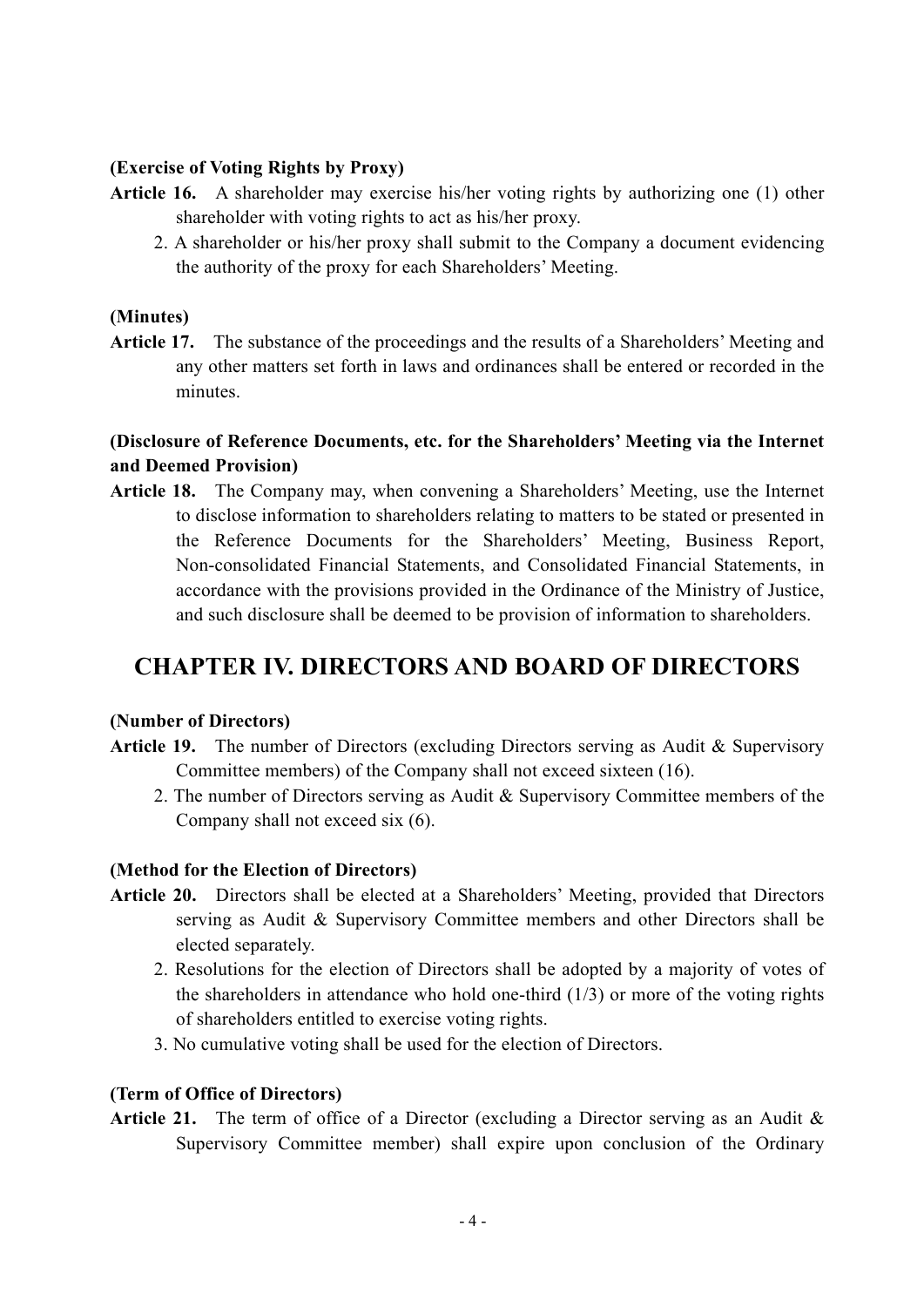Shareholders' Meeting held with respect to the last business year ending within one (1) year from his/her election.

- 2. The term of office of a Director serving as an Audit & Supervisory Committee member shall expire upon conclusion of the Ordinary Shareholders' Meeting held with respect to the last business year ending within two (2) years from his/her election.
- 3. The term of office of a Director serving as an Audit & Supervisory Committee member elected to fill a vacancy caused by the resignation of another Director serving as an Audit & Supervisory Committee member prior to the expiry of his/her term of office shall be the same as the remaining term of office of the resigned Director serving as an Audit & Supervisory Committee member.

#### **(Representative Directors and Directors with Title)**

**Article 22.** The Board of Directors shall elect Representative Directors by its resolution.

2. The Board of Directors may appoint by its resolution one (1) each of the Chairman of the Board of Directors, Chief Executive Officer, President, and Chief Operating Officer, and several of Executive Vice Presidents, Senior Managing Directors, Managing Directors and Senior Advisers.

#### **(Person to Convene the Board of Directors Meeting and Chairperson)**

- **Article 23.** Unless otherwise provided by laws and ordinances, the Chairman of the Board of Directors shall convene a Board of Directors meeting and act as the chairperson thereof.
	- 2. When the position of Chairman of the Board of Directors is vacant or the Chairman of the Board of Directors is unable to act, the President shall convene a Board of Directors meeting and act as the chairperson thereof. If the President is unable to act, another Director, determined in accordance with an order of priority previously resolved by the Board of Directors, shall convene a Board of Directors meeting and act as the chairperson thereof.

#### **(Notice of Convocation of the Board of Directors Meeting)**

- **Article 24.** A notice of convocation of a Board of Directors meeting shall be dispatched to each Director at least three (3) days before the meeting; provided, however, that such period may be shortened in the event of emergency.
	- 2. When the consent of all Directors is obtained in advance, a Board of Directors meeting may be held without the procedures for convocation.

#### **(Delegation of Decisions of the Execution of Important Business Operations)**

**Article 25.** Pursuant to the provisions of Article 399-13, Paragraph 6 of the Companies Act, the Board of Directors may, by its resolution, delegate the whole or a part of the decisions of the execution of important business operations (excluding matters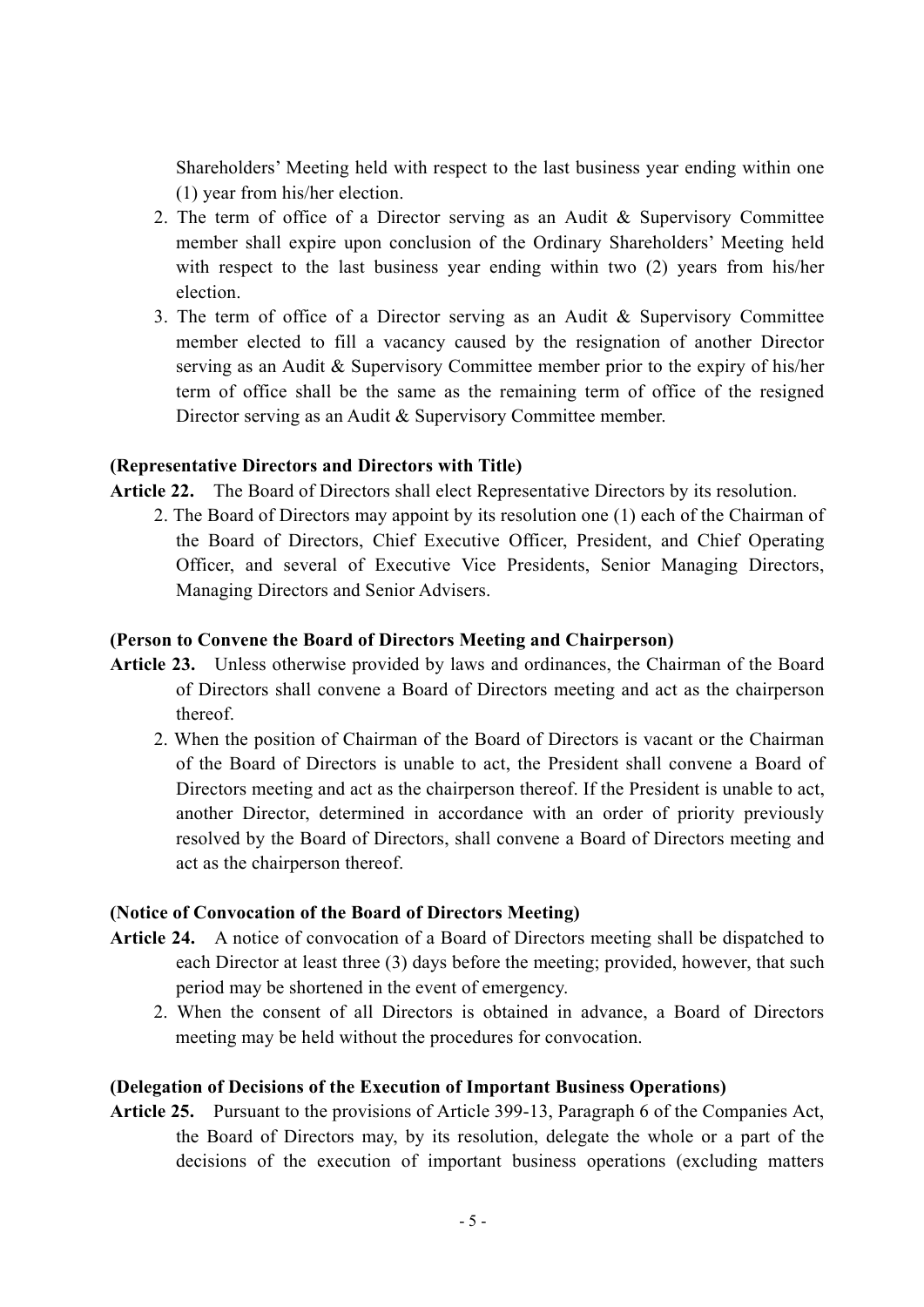specified in the items of Paragraph 5 of the same Article) to Directors.

#### **(Method for Adopting Resolutions of the Board of Directors)**

- **Article 26.** Resolutions of the Board of Directors shall be adopted by a majority of the Directors in attendance who constitute a majority of the total number of Directors authorized to participate in the resolution.
	- 2. When the requirements provided in Article 370 of the Companies Act are satisfied, a matter to be resolved by the Board of Directors shall be deemed to have been resolved by the Board of Directors of the Company.

#### **(Minutes of the Board of Directors Meeting)**

**Article 27.** The substance of the proceedings and the results of a Board of Directors meeting and any other matters set forth in laws and ordinances shall be entered or recorded in the minutes, which shall be signed and sealed or electronically signed by the Directors present.

#### **(Board of Directors Regulations)**

**Article 28.** Matters concerning the Board of Directors shall be governed by, in addition to laws and ordinances or these Articles of Incorporation, the Board of Directors Regulations established by the Board of Directors.

#### **(Compensation, etc.)**

**Article 29.** The amount of compensation, bonuses and any other proprietary benefits to be granted to Directors by the Company in consideration of their performance of duties (hereinafter referred to as "compensation, etc.") shall be determined by resolution of the Shareholders' Meeting, provided that compensation, etc. for Directors serving as Audit & Supervisory Committee members and other Directors shall be determined separately.

#### **(Exemption of Directors from Liabilities)**

**Article 30.** Pursuant to Article 427, Paragraph 1 of the Companies Act, the Company may enter into an agreement with each Director (excluding Executive Directors, etc.) to limit his/her liability for damages resulting from negligence in the performance of his/her duties; provided, however, that the limit of the liability thereof shall be the amount prescribed by laws and ordinances.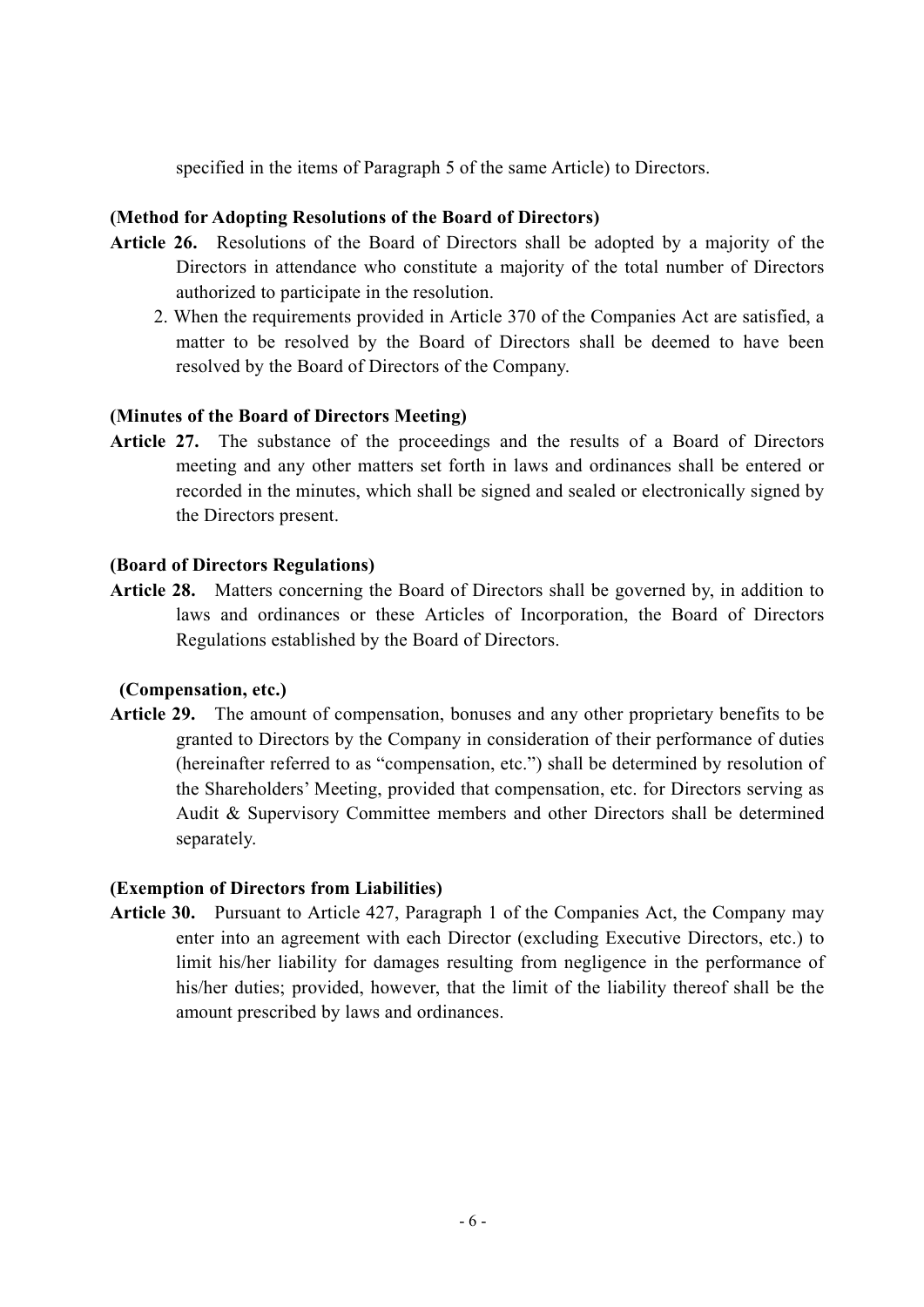## **CHAPTER V. AUDIT & SUPERVISORY COMMITTEE**

#### **(Notice of Convocation of Audit & Supervisory Committee)**

- Article 31. A notice of convocation of an Audit & Supervisory Committee meeting shall be dispatched to each Audit & Supervisory Committee member at least three (3) days before the meeting; provided, however, that such period may be shortened in the event of emergency.
	- 2. When the consent of all Audit & Supervisory Committee members is obtained in advance, an Audit & Supervisory Committee meeting may be held without the procedures for convocation.

#### **(Method for Adopting Resolutions of the Audit & Supervisory Committee)**

**Article 32.** Resolutions of the Audit & Supervisory Committee shall be adopted by a majority of the Audit & Supervisory Committee members in attendance who constitute a majority of the total number of Audit & Supervisory Committee members authorized to participate in the resolution.

#### **(Minutes of the Audit & Supervisory Committee Meeting)**

Article 33. The substance of the proceedings and the results of an Audit & Supervisory Committee meeting and any other matters set forth in laws and ordinances shall be entered or recorded in the minutes, which shall be signed and sealed or electronically signed by the Audit & Supervisory Committee members present.

#### **(Audit & Supervisory Committee Regulations)**

Article 34. Matters concerning the Audit & Supervisory Committee shall be governed by, in addition to laws and ordinances or these Articles of Incorporation, the Audit & Supervisory Committee Regulations established by the Audit & Supervisory **Committee** 

## **CHAPTER VI. ACCOUNTING AUDITOR**

#### **(Method for the Election of Accounting Auditor)**

**Article 35.** An Accounting Auditor shall be elected at the Shareholders' Meeting.

#### **(Term of Office of Accounting Auditor)**

- **Article 36.** The term of office of an Accounting Auditor shall expire upon conclusion of the Ordinary Shareholders' Meeting held with respect to the last business year ending within one (1) year from his/her election.
	- 2. Unless otherwise resolved at the Ordinary Shareholders' Meeting prescribed in the